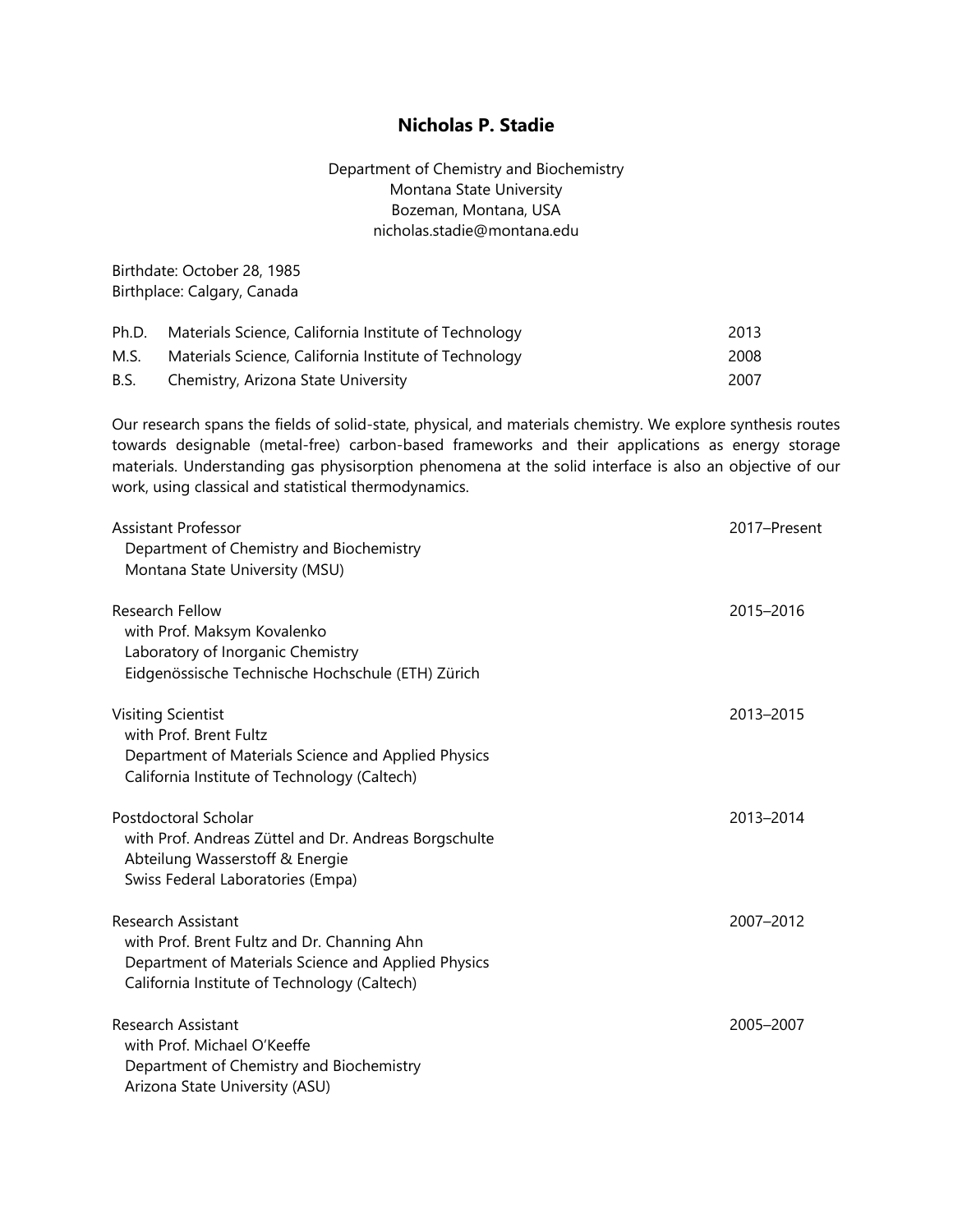## **Publications and Patents:**

Peer-Reviewed Journal Articles

31. D. McGlamery, A. A. Baker, Y.-S. Liu, M. Mosquera, N. P. Stadie, "Phonon Dispersion Relation of Bulk Boron-Doped Graphitic Carbon" **J. Phys. Chem. C***, just accepted* (2020).

30. E. E. Taylor, K. Garman, N. P. Stadie, "Atomistic Structures of Zeolite-Templated Carbon" **Chem. Mater.**, 32 (7), 2742-2752 (2020).

29.**\*** E. Remington, A. Fahad, N. P. Stadie, "The Role of Adsorbed Phase Volume on the Thermodynamics of Supercritical Methane Adsorption on Microporous Carbon" *in revision* (2020).

28. R. J.-C. Dubey, T. Colijn, M. Aebli, E. E. Hanson, K. V. Kravchyk, M. V. Kovalenko, N. P. Stadie, "Zeolite-Templated Carbon as a Stable, High Power Magnesium-Ion Cathode Material" **ACS Appl. Mater. Inter.**, 11 (43), 39902-39909 (2019).

27. R. J.-C. Dubey, J. Nüssli, L. Piveteau, K. V. Kravchyk, M. D. Rossell, M. Campanini, R. Erni, M. V. Kovalenko, N. P. Stadie, "Zeolite-Templated Carbon as the Cathode for a High Energy Density Dual-Ion Battery" **ACS Appl. Mater. Inter.**, 11 (19), 17686-17696 (2019).

26. H. Swenson, N. P. Stadie "Langmuir's Theory of Adsorption: a Centennial Review" **Langmuir**, 35 (16), 5409-5426 (2019). \*\*Invited Feature Article\*\*

25. K. V. Kravchyk, L. Piveteau, R. Caputo, M. He, N. P. Stadie, M. I. Bodnarchuk, R. T. Lechner, M. V. Kovalenko, "Colloidal Bismuth Nanocrystals as a Model Anode Material for Rechargeable Mg-ion Batteries: Atomistic and Mesoscale Insights" **ACS Nano**, 12 (8), 8297-8307 (2018).

24. E. Billeter, D. McGlamery, M. Aebli, L. Piveteau, M. V. Kovalenko, N. P. Stadie, "Bulk Phosphorus-Doped Graphitic Carbon" **Chem. Mater.**, 30 (14), 4580-4589 (2018).

23. M. Walter, S. Doswald, F. Krumeich, M. He, R. Widmer, N. P. Stadie, M. V. Kovalenko, "Oxidized Co-Sn Nanoparticles as Long-Lasting Anode Materials for Lithium-Ion Batteries" **Nanoscale**, 10, 3777-3783 (2018).

22. N. P. Stadie, E. Billeter, L. Piveteau, K. Kravchyk, M. Döbeli, M. V. Kovalenko, "Direct Synthesis of Bulk Boron-Doped Graphitic Carbon" **Chem. Mater.**, 29 (7), 3211-3218 (2017).

21. X. Tang, N. Ripepi, N. P. Stadie, L. Yu, "Thermodynamic Analysis of High Pressure Methane Adsorption in Longmaxi Shale" **Fuel**, 193, 411-418 (2017).

20. N. P. Stadie, S. Wang, K. V. Kravchyk, M. V. Kovalenko, "Zeolite-Templated Carbon as an Ordered Microporous Electrode for Aluminum Batteries" **ACS Nano**, 11 (2), 1911-1919 (2017).

19. D. Dirin, L. Protesescu, D. Trummer, I. Kochetygov, S. Yakunin, F. Krumeich, N. P. Stadie, M. V. Kovalenko, "Harnessing Defect-Tolerance at the Nanoscale: Highly Luminescent Lead Halide Perovskite Nanocrystals in Mesoporous Silica Matrices" **Nano Lett.**, 16 (9), 5866-5874 (2016).

18. X. Tang, N. Ripepi, N. P. Stadie, L. Yu, M. R. Hall, "A dual-site Langmuir equation for accurate estimation of high pressure deep shale gas resources" **Fuel**, 185, 10-17 (2016).

17. M. Murialdo, N. P. Stadie, C. C. Ahn, B. Fultz, "A Generalized Law of Corresponding States for the Physisorption of Classical Gases with Cooperative Adsorbate-Adsorbate Interactions" **J. Phys. Chem. C**, 120 (22), 11847-11853 (2016).

16. C. J. Sahle, S. Kujawski, A. Remhof, Y. Yan, N. P. Stadie, A. Al-Zein, M. Tolan, S. Huotari, M. Krisch, C. Sternemann, "In-situ characterization of Mg(BH<sub>4</sub>)<sub>2</sub> by X-ray Raman scattering spectroscopy" **Phys. Chem. Chem. Phys.**, 18, 5397-5403 (2016).

15. E. Callini, P. Á. Szilágyi, M. Paskevicius, N. P. Stadie, J. Réhault, C. E. Buckley, A. Borgschulte, A. Züttel, "Stabilization of Volatile Ti(BH<sub>4</sub>)<sub>3</sub> by Nano-Confinement in a Metal-Organic Framework" **Chem. Sci.**, 7, 666-672 (2016).

14. N. P. Stadie, M. Murialdo, C. C. Ahn, B. Fultz, "Unusual Entropy of Adsorbed Methane on Zeolite-Templated Carbon" **J. Phys. Chem. C**, 119 (47), 26409-26421 (2015).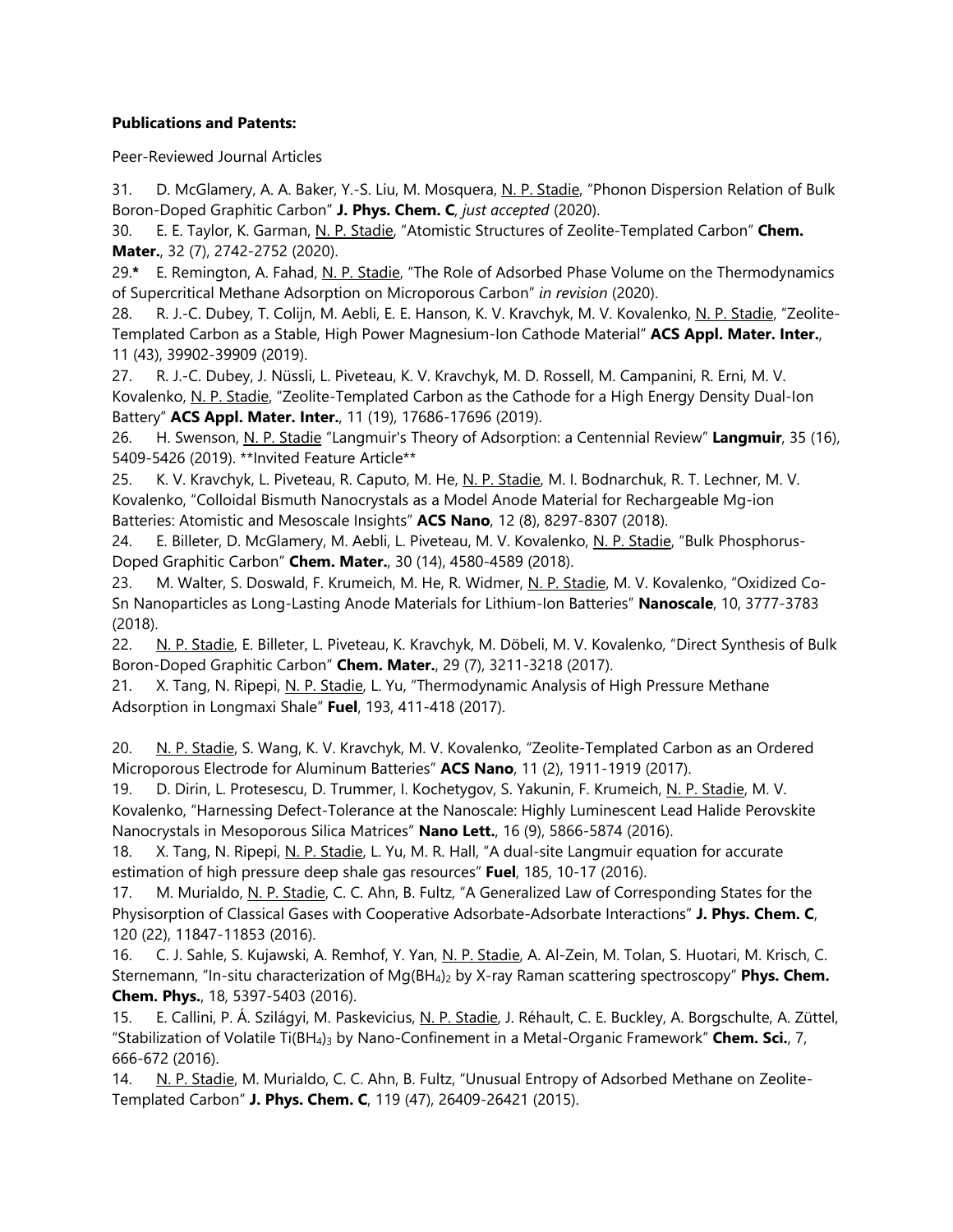13. A. Borgschulte, E. Callini, N. P. Stadie, Y. Arroyo, M. D. Rossell, R. Erni, H. Geerlings, A. Züttel, "Manipulating the reaction path of the CO2 hydrogenation reaction in molecular sieves" **Catal. Sci. Technol.**, 5, 4613-4621 (2015).

12. N. P. Stadie, E. Callini, P. Mauron, A. Borgschulte, A. Züttel, "Supercritical Nitrogen Processing for the Purification of Reactive Porous Materials" **J. Vis. Exp.**, 99, e52817 (2015).

11. M. Murialdo, N. P. Stadie, C. C. Ahn, B. Fultz, "Observation and Investigation of Increasing Isosteric Enthalpy of Adsorption of Ethane on Zeolite-Templated Carbon" **J. Phys. Chem. C**, 119 (2), 944-950 (2015).

10. M. Murialdo, N. P. Stadie, C. C. Ahn, B. Fultz, "Krypton Adsorption on Zeolite-Templated Carbon and Anomalous Surface Thermodynamics" **Langmuir**, 31 (29), 7991-7998 (2015).

9. N. P. Stadie, E. Callini, B. Richter, T. R. Jensen, A. Borgschulte, A. Züttel, "Supercritical N<sub>2</sub> Processing as a Route to the Clean Dehydrogenation of Porous Mg(BH4)2" **J. Am. Chem. Soc.**, 136 (23), 8181-8184 (2014).

8. S. A. Eyer, N. P. Stadie, A. Borgschulte, L. Emmenegger, J. Mohn, "Methane Preconcentration by Adsorption: a Methodology for Materials and Conditions Selection" **Adsorption**, 20, 657-666 (2014). 7. N. P. Stadie, M. Murialdo, C. C. Ahn, B. Fultz, "Anomalous Isosteric Enthalpy of Adsorption of

Methane on Zeolite-Templated Carbon" **J. Am. Chem. Soc.**, 135 (3), 990-993 (2013).

6. N. P. Stadie, J. J. Vajo, R. W. Cumberland, A. A. Wilson, C. C. Ahn, B. Fultz, "Zeolite-Templated Carbon Materials for High-Pressure Hydrogen Storage" **Langmuir**, 28 (26), 10057-10063 (2012).

5. N. P. Stadie, J. J. Purewal, C. C. Ahn, B. Fultz, "Measurements of Hydrogen Spillover in Platinum Doped Superactivated Carbon" **Langmuir**, 26 (19), 15481-15485 (2010).

4. Z. Jin, Z. Z. Sun, L. J. Simpson, K. J. O'Neill, P. A. Parilla, Y. Li, N. P. Stadie, C. C. Ahn, C. Kittrell, J. M. Tour, "Solution-phase synthesis of heteroatom-substituted carbon scaffolds for hydrogen storage" **J. Am. Chem. Soc.**, 132 (43), 15246-15251 (2010).

3. T. P. McNicholas, A. Wang, K. O'Neill, R. J. Anderson, N. P. Stadie, A. Kleinhammes, P. Parilla, L. Simpson, C. C. Ahn, Y. Wang, Y. Wu, J. Liu, "H2 Storage in Microporous Carbons from PEEK Precursors" **J. Phys. Chem. C**, 114 (32), 13902-13908 (2010).

2. A. Borgschulte, R. Gremaud, S. Kato, N. P. Stadie, A. Remhof, A. Züttel, M. Matsuo, S. I. Orimo, "Anharmonicity in LiBH4–LiI Induced by Anion Exchange and Temperature" **Appl. Phys. Lett.**, 97, 031916 (2010).

1. N. P. Stadie, R. Smith, T. Groy, "Di-μ-acetato-κ<sup>4</sup>O:O'-μ-oxido-κ<sup>2</sup>O:O-bis[(acetic acid-κO)bis(1Himida-zole-κN<sup>3</sup>)magnesium(II)]" **Acta Cryst.**, E63, m2153-m2154 (2007).

## Patents

3.\* E. Billeter, N. P. Stadie, "Phosphorus-Doped Graphitic Carbon with Low Oxygen Content" **US Patent**, No. 62/534,792, *application pending* (filed: July 20, 2017).

2.\* N. P. Stadie, E. Billeter, M. V. Kovalenko, "Boron-Doped Graphitic Carbon" **European Patent**, No. EP16190855.3, *application pending* (filed: September 27, 2016).

1. N. P. Stadie, B. Fultz, C. C. Ahn, M. Murialdo, "Nanostructured Carbon Materials for Adsorption of Methane and Other Gases" **US Patent** 9,067,848, issued: June 30, 2015 (filed: October 10, 2013).

## Theses

2. N. P. Stadie, "Synthesis and Thermodynamic Studies of Physisorptive Energy Storage Materials" California Institute of Technology, Ph.D. thesis (2013).

1. N. P. Stadie, "A Search for Magnesium Imidazolate Zeolitic Frameworks" Arizona State University, honours thesis (2007).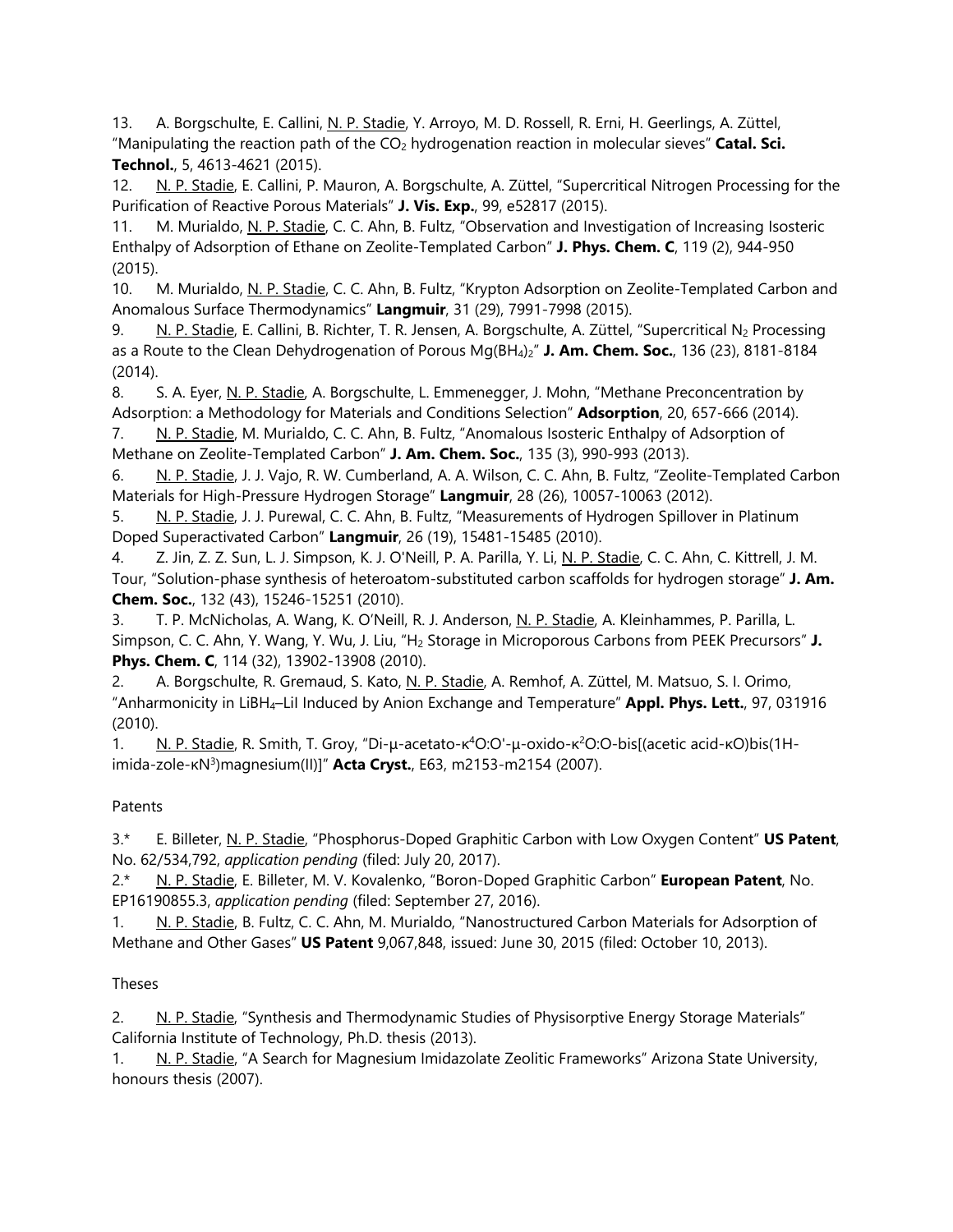### **Mentorship Activity:**

\* - co-mentorship

#### Graduate Students

| Connor Welty (MSU, Chemistry, Ph.D. expected in 2024)               | 2019-Present |
|---------------------------------------------------------------------|--------------|
| Dalton Compton (MSU, Chemistry, Ph.D. expected in 2024)             | 2019-Present |
| Isabelle Gordon (MSU, Materials Science, Ph.D. expected in 2023)    | 2018-Present |
| *Romain J-.C. Dubey (ETH Zürich, Chemistry, Ph.D. expected in 2021) | 2017-Present |
| Devin McGlamery (MSU, Chemistry, Ph.D. expected in 2022)            | 2017-Present |
| Erin Taylor (MSU, Chemistry, Ph.D. expected in 2022)                | 2017-Present |
| Daniel Arenas (MSU, Chemistry, M.S. 2019)                           | 2017-2019    |
| Emily Remington (MSU, Mechanical Engineering, M.S. 2019)            | 2017-2019    |
| *Emanuel Billeter (ETH Zürich, Chemistry, M.S. 2018)                | 2017-2018    |
|                                                                     |              |

#### Undergraduate Students

Demetrius White (MSU, Chemical Engineering, B.S. expected in 2023) 2020–Present Sophia Randak (MSU, Biomedical Science, B.S. expected in 2022) 2020–Present LeeAnn Strand (MSU, Biochemistry, B.S. expected in 2021) 2020–Present Anna Stewart (MSU, Chemical Engineering, B.S. expected in 2023) 2019–Present Eddie Kelly (MSU, General Engineering, B.S. expected in 2023) 2019–Present Jacob Michaletz (MSU, Chemical Engineering, B.S. expected in 2022) 2018–Present Rylan Rowsey (FYRE Program, MSU, Chemistry, B.S. expected in 2021) 2018–Present Katrina Sandoval (MSU, Electrical Engineering, B.S. expected in 2021) 2018–Present Kaitlin Garman (MSU, Chemistry, B.S. expected in 2021) 2017–Present Seth Putnam (MSU, Chemistry, B.S. expected in 2021) 2017–Present Hans Swenson (MSU, Chemistry, B.S. 2020) 2017–2020 Abigail Harrington (MSU, Chemical Engineering, B.S. 2020) 2019–2020 Russell Dorsman (MSU, Chemical Engineering, B.S. 2020) 2019–2020 Grace Suenram (Caltech, Electrical Engineering, B.S. expected in 2022) Summer 2019 Dylan Ladd (MSU, Chemical Engineering, B.S. 2019) 2018–2019 Emily McKeever (MSU, Chemical Engineering, B.S. expected in 2021) Fall 2018 Danny Kaiser (MSU, Chemistry, B.S. 2018) Summer 2018 Emily Morley (Idaho State University, Chemistry, B.S. expected in 2021) Summer 2018 Sergei Zvenigorodsky (MSU, Physics, B.S. expected in 2021) 2017–2018 Allen Simpson (MSU, Computer Science, B.S. expected in 2021) 2017–2018 Dylan Barbagallo (MSU, Physics, B.S. expected in 2021) 2017–2018 Kaitlin Benda (MSU, Biochemistry, B.S. 2018) 2017–2018 Michael Laase (MSU, Geology, B.S. 2019) Summer 2017 Jack Buckner (Carleton College, Chemistry/Mathematics, B.S. 2018) Summer 2017 Abdulaziz Fahad (MSU, Chemical Engineering, B.S. 2017) Summer 2017